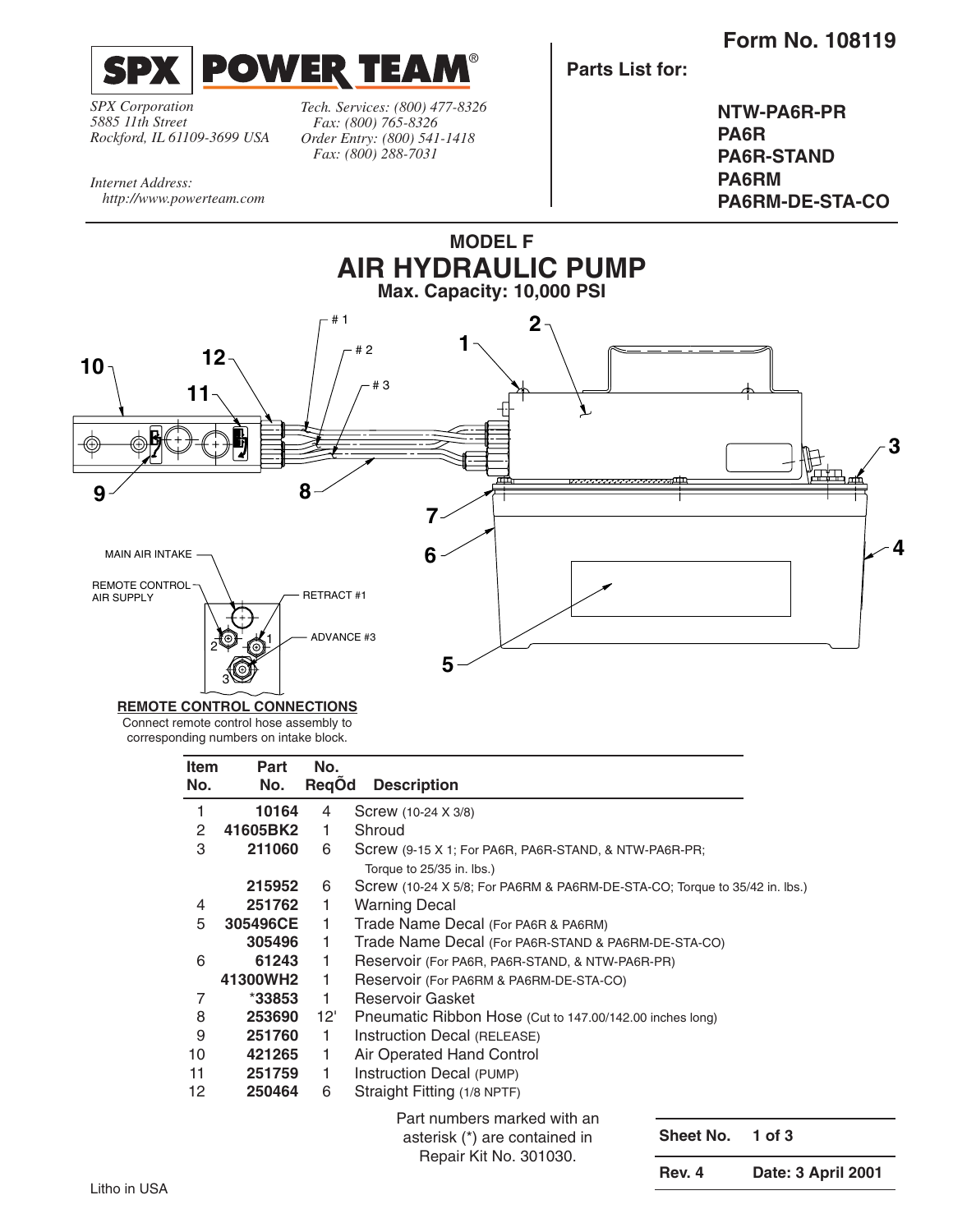

### **TOP & END VIEWS**

Part numbers marked with an asterisk (\*) are contained in Repair Kit No. 301030.



## **END VIEW FOR NTW-PA6R-PR ONLY**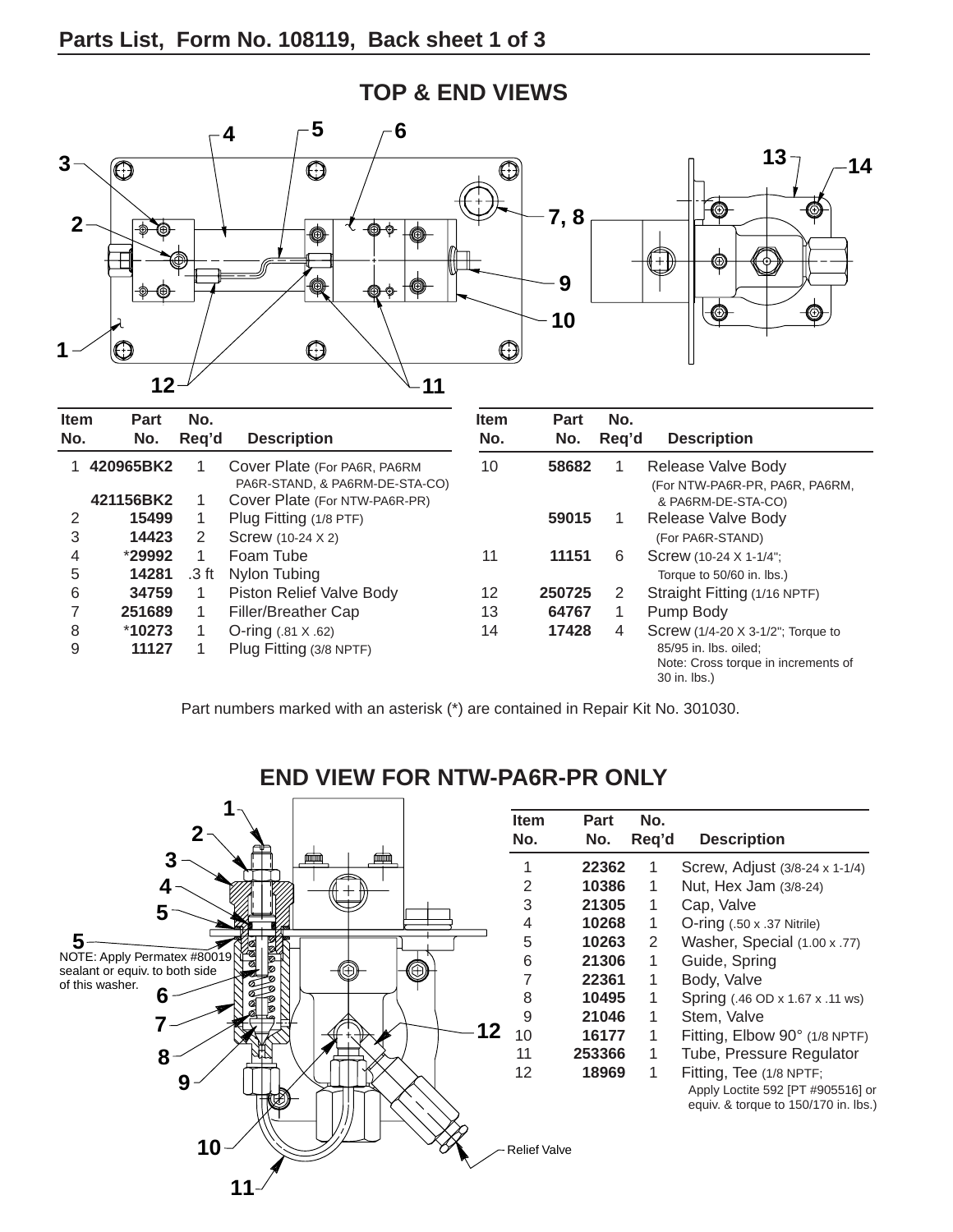<span id="page-2-0"></span>

| Sheet No. | $2$ of $3$         |  |
|-----------|--------------------|--|
| Rev. 4    | Date: 3 April 2001 |  |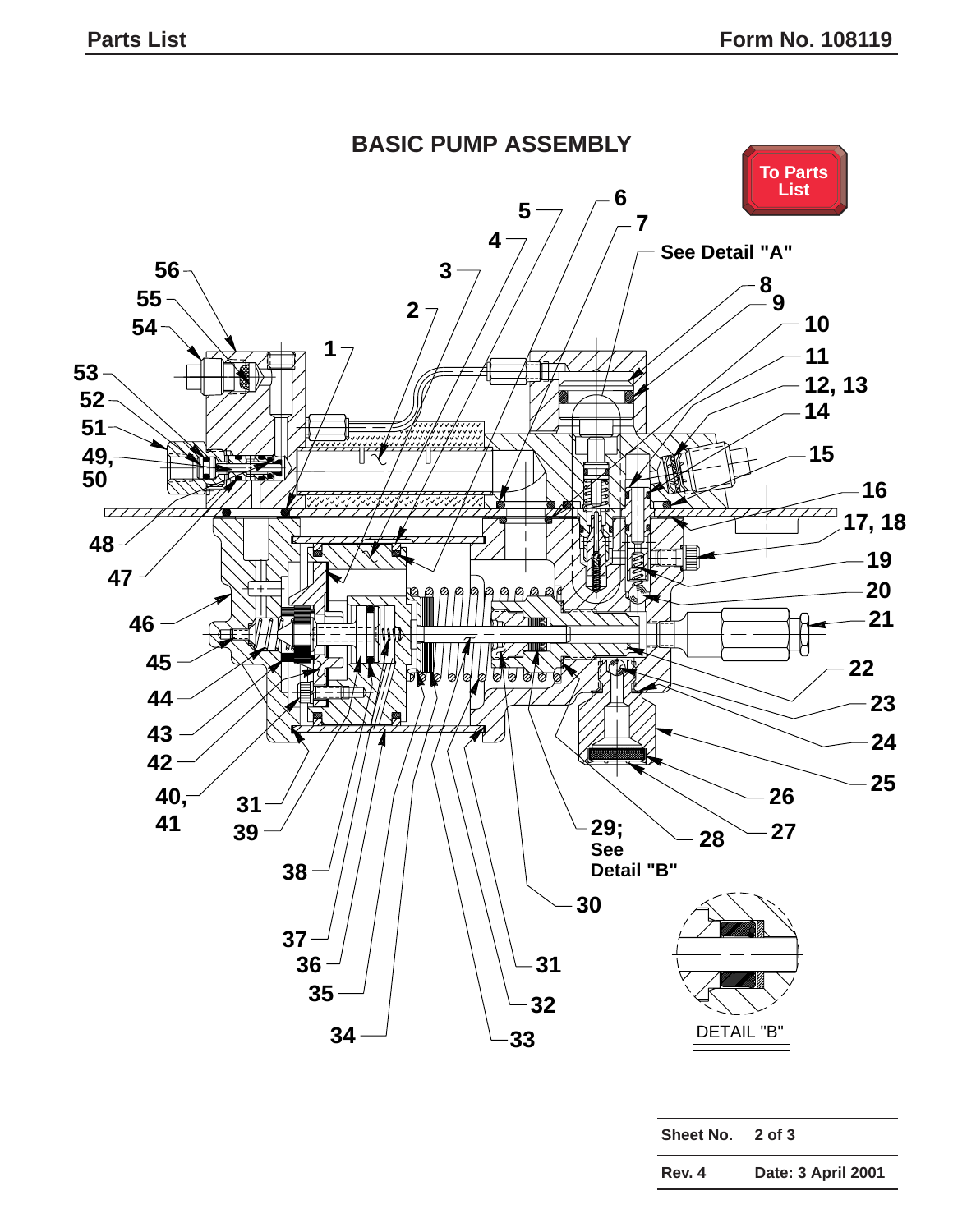<span id="page-3-0"></span>

| <b>Item</b>    | <b>Part</b> | No.            |                                                                    |                    |
|----------------|-------------|----------------|--------------------------------------------------------------------|--------------------|
| No.            | No.         | Req'd          | <b>Description</b>                                                 |                    |
| 1              | $*251717$   | 1              | O-ring (1.0 X .62)                                                 |                    |
| $\mathbf{2}$   | 28387       | 1              | Muffler                                                            |                    |
| 3              | $*28239$    | 1              | Gasket                                                             |                    |
| 4              | 52390       | 1              | Piston Body                                                        |                    |
| 5              | *14265      | 2              | Piston Ring                                                        |                    |
| 6              | *251835     | $\overline{2}$ | O-ring (2-1/2" X 2-5/16" X 3/32 Nitrile)                           |                    |
| $\overline{7}$ | *10276      | 1              | O-ring $(1.0 \times .75)$                                          |                    |
| 8              | 34757       | 1              | <b>Piston Release</b>                                              |                    |
| 9              | $*208144$   | 1              | O-ring (1.12 X .87; Apply lubricant)                               |                    |
| 10             | *10272      | 1              | O-ring $(.75 \times .56)$                                          |                    |
| 11             | 34378       | 1              | <b>Check Valve Body</b>                                            |                    |
| 12             | *250638     | 1              | Oil Filter Disc                                                    |                    |
| 13             | *11088      | $\mathbf 2$    | Internal Retaining Ring (.31 X .010)                               |                    |
| 14             | *12522      | $\overline{2}$ | O-ring (.37 X .25)                                                 |                    |
| 15             | *11841      | 1              | O-ring (1.62 X 1.37)                                               |                    |
| 16             | *351021     | 1              | <b>Cover Plate Gasket</b>                                          |                    |
|                |             |                | Copper Washer (.37 X .25)                                          |                    |
| 17<br>18       | *10442      | 1<br>1         |                                                                    |                    |
| 19             | 10002       | $\mathbf{1}$   | Screw (1/4-20 X 3/8; Torque to 90/110 in. lbs.)                    |                    |
|                | $*10445$    |                | Spring (.16 O.D. X .72)                                            |                    |
| 20             | $*10423$    | 1              | Ball (9/32" dia.)                                                  |                    |
| 21             | 21278       | 1              | Relief Valve (Set at 10,100/10,700 PSI; Apply loctite 592 [Power   |                    |
|                |             |                | Team #905516] or equiv. & torque to 150/170 in. lbs.)              |                    |
| 22             | 45278       | 1              | Piston Cylinder (Torque to 90/100 ft. lbs. oiled)                  |                    |
| 23             | $*10375$    | 1              | Ball (1/4")                                                        |                    |
| 24             | *10261      | 1              | Washer (.75 X .60)                                                 |                    |
| 25             | 308893      | 1              | Filter Adapter (Torque to 40/50 ft. lbs. oiled)                    |                    |
| 26             | 214578      | 1              | Filter                                                             |                    |
| 27             | 214586      | 1              | Internal Retaining Ring                                            |                    |
| 28             | $*10263$    | 1              | <b>Special Washer</b>                                              |                    |
| 29             | $*13934$    | $\mathbf{1}$   | U-Cup & Backup                                                     |                    |
| 30             | *304295     | $\mathbf{1}$   | Retainer (Note: See "INSTRUCTIONS FOR RETAINER                     |                    |
|                |             |                | REPLACEMENT" on sheet 3 of 3.)                                     |                    |
| 31             | $*17429$    | $\overline{2}$ | Backup Washer (2.94 X 2.75)                                        |                    |
| 32             | $*13938$    | $\mathbf{1}$   | Spring (1.45 O.D. X 4.4)                                           |                    |
| 33             | 28226       | 1              | Piston $(1/4")$                                                    |                    |
| 34             | 203143      | 1              | <b>Bumper</b>                                                      |                    |
| 35             | 210994      | 1              | <b>Spring Guide</b>                                                |                    |
| 36             | 37434       | $\overline{1}$ | Air Cylinder (Note: Locate groove on upper half (top) of pump with |                    |
|                |             |                | chamfered tube end towards rear head as shown.)                    |                    |
| 37             | *12692      | 1              | Spring (.18 O.D. X 1.70)                                           |                    |
| 38             | *211052     | 1              | O-ring $(.90 \times .70)$                                          |                    |
| 39             | 305475      | 1              | <b>Exhaust Valve Stem</b>                                          |                    |
| 40             | $*10241$    | 3              | Lockwasher (.33 X .20)                                             |                    |
| 41             | 211054      | 3              | Screw (10-24 X 1/2; Torque to 50/55 in. lbs.)                      |                    |
| 42             | 33822       | 1              | <b>Piston End Plate Casting</b>                                    |                    |
| 43             | *28183      | 1              | <b>Piston Poppet</b>                                               |                    |
| 44             | *205679     | 1              | Spring (.49 O.D. X .92)                                            |                    |
| 45             | $*205674$   | 1              | Screw (8-32 X 3/8; Torque to 12/18 in. lbs.)                       |                    |
| 46             | 51480       | 1              | Rear Head                                                          |                    |
| 47             | *10266      | $\overline{2}$ | $O$ -ring $(.37 \times .25 \text{ Nitrile})$                       |                    |
| 48             | $*15023$    | 1              | O-ring (.31 x .18 Urethane)                                        |                    |
| 49             | 250278      | 1              | Dowel Pin (.13 x 1.00; NOTE: Press fit pin into poppet [Item #50]  |                    |
|                |             |                | until pin end is flush with the flat bottom of poppet.)            |                    |
| 50             | 250277      | 1              | Poppet                                                             |                    |
| 51             | 360009      | 1              | <b>Piston Cartridge</b>                                            |                    |
| 52             | 250261      | 1              | Piston                                                             | Note: Shaded       |
| 53             | $*12557$    | 1              | $O$ -ring $(.34 \times .21 \text{ Nitrile})$                       | areas reflect last |
| 54             | 13272       | 1              | <b>To</b><br>Plug Fitting (1/4 NPT)                                | revision(s) made   |
| 55             | *216296     | 1              | <b>Drawing</b><br><b>Filter Disk</b>                               | to this form.      |
| 56             | 421941      | 1              | Manifold                                                           |                    |

Part numbers marked with an asterisk (\*) are contained in Repair Kit No. 301030.